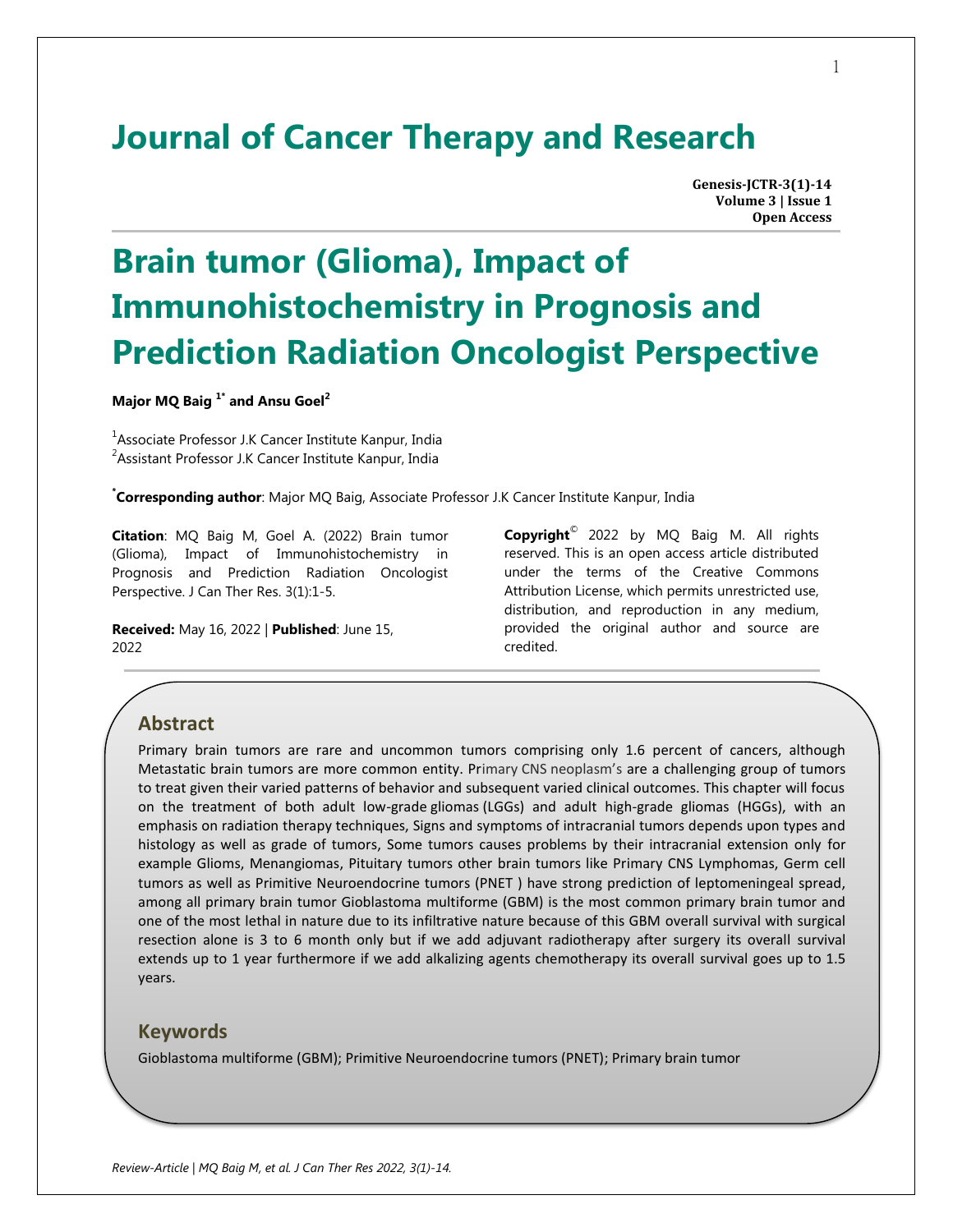#### **Introduction**

American society of Radiation oncology (ASTRO) assembled the group experts in order to develop guidelines for the management of GBM, Their recommendations were, and 1-Fractionated radiotherapy improves overall survival compared with chemotherapy. 2- Radiation must given 3 to 6 weeks after the brain tumor surgery. 3- Adding Temozolamide TZM as concurrent or as adjuvant treatment improves overall survival and progression free survival compare to radiotherapy alone, and this the current standard of care treatment in patients under age of 70 years. 4- Patients younger than 70 years of age must be offered fractionated radiotherapy up to total dose of 60 Grey for High grade glioma.5- Among the elderly patients there is no evidence that conventional radiotherapy 60Gy is superior to hypofractionated radiotherapy dose 40Gy / 15 fractions over 3 weeks. 6- Brain tumor patients with Methyl Guanine DNA Methyl transferase gene (MGMT) promoter methylation gene hypofractionated radiotherapy in combination with Temozolamide TZM more effective compare to those who do not show MGMT gene on immunohistochemistry test after surgery [1-3].

Patients with poor performance status (low KPS less than 60%) hypofractionated radiotherapy alone or Temozolamide alone is an useful option of treatment, Although GBM is diffusely infiltrative disease but partial brain radiotherapy (tightly conformal radiotherapy) leads no worse survival than whole brain radiotherapy here target volume of radiotherapy includes gross tumor/resection cavity with adequate margin without including the edema.

#### **Brain tumor Immunohistochemistry and molecular markers**

Majority of glioma are according to WHO updated classification graded as grade 4 Glioblastoma multiforme GBM and grade3 tumor as Anaplastic Astrocytoma or Anaplastic Oligodendroglioma, Other category is low grade glioma LGG as grade 2 Astroctoma or low grade oligodendrogioma, After surgical resection of brain tumor tissue required to send for immunohistochemistry in order to predict adjuvant treatment outcome of this deadly disease (Figure 1).



Figure 1: Immunohistochemistry of glioma tumors.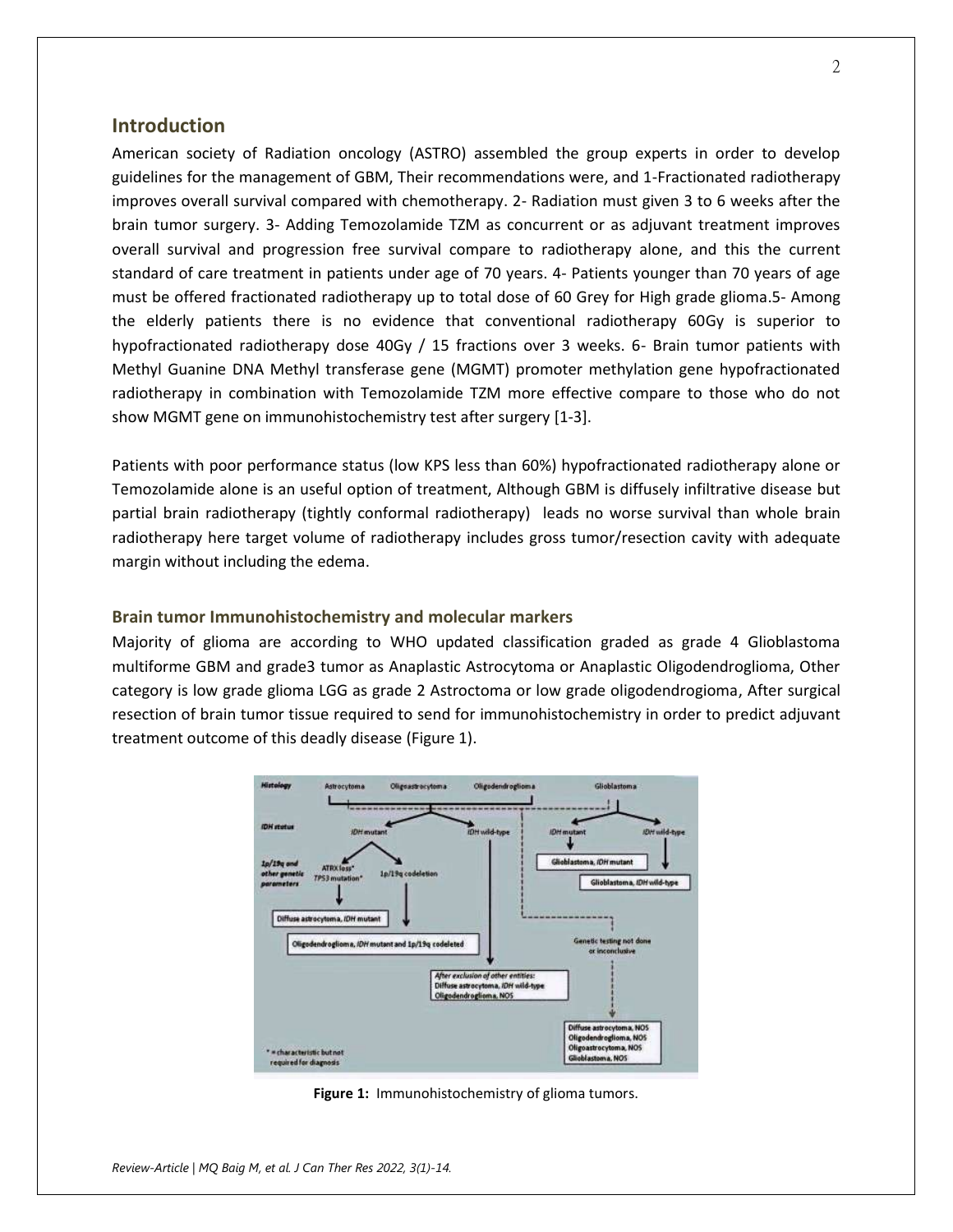## **Molecular Markers**

IDH I/2 mutations (Isocytrate dehydrogenase 1or 2 mutations) shown to be very important for low grade glioma LGG, it is found that IDH mutant glioma could be further divided into two category one that carries Ip 19q codeletions called oligodendroglioma having good prognosis other category those lacking 1p19q codeletion fall under Astrocyoma category having poor prognosis [4].

The codeletions of chromosomal arms 1p 19q happens as result of translocation this was having clinical significance as those tumors carrying these deletions were shown to respond favorably to both radiotherapy as well as alkylating agents chemotherapy either Temozolamide or PCV (Procarbazine, CCNU, Vincristine) regime, So patients with this molecular profile of glioma were identified as good prognosis and better treatment outcome.

#### **Cycline Dependent Kinase Inhibitors (CDKN) 2A/B**

Homozygous deletion of CDKN 2A/B leading to cell dysregulation and have been identified as poor prognostic factor in IDH Mutant and TP53 Mutant astrocytoma.

Methyl Guanine DNA Methyl Transferase Gene MGMT: Methylation of promoter region of  $O<sup>6</sup>$  Methyl Guanine DNA methyl transferase in GBM shown to be very important for the response of Temozolamide treatment, but on contrary to that there is no change in response with MGMT gene for radiotherapy treatment [5].

## **Prognosis Factors For Glioma Tumors**

Histological diagnosis after surgery biopsy report if high grade gllioma worst prognosis despite all treatment modalities but if low grade oligodendroglioma prognosis is good, KPS score if more than 60% we can presume good prognosis, younger age patients of glioma do better than older age patients, female do better in compare with male gender [6,7].

#### **Radiotherapy Planning for Brain Tumors**

For glioma radiotherapy planning CT/MRI scan to be done after 21 days (3 weeks) of primary tumor surgery in order to avoid large oedma after surgery in radiotherapy port, radiation oncologist must include these structures in radiotherapy planning along 5mm to 10mm margin these structures are, Adjacent Dura, Inner bone flap, brain tumor cavity, Dural sinus adjacent to cavity, any enhancing structure lies in vicinity of surgical tract along precisely excluding the brain edema after combining all above mentioned structure and adding adequate margin we formulated clinical tumor volume CTV, After that we go for multiplanner evaluations to make an Planning tumor volume PTV and deliver radiotherapy (Figure 3,4).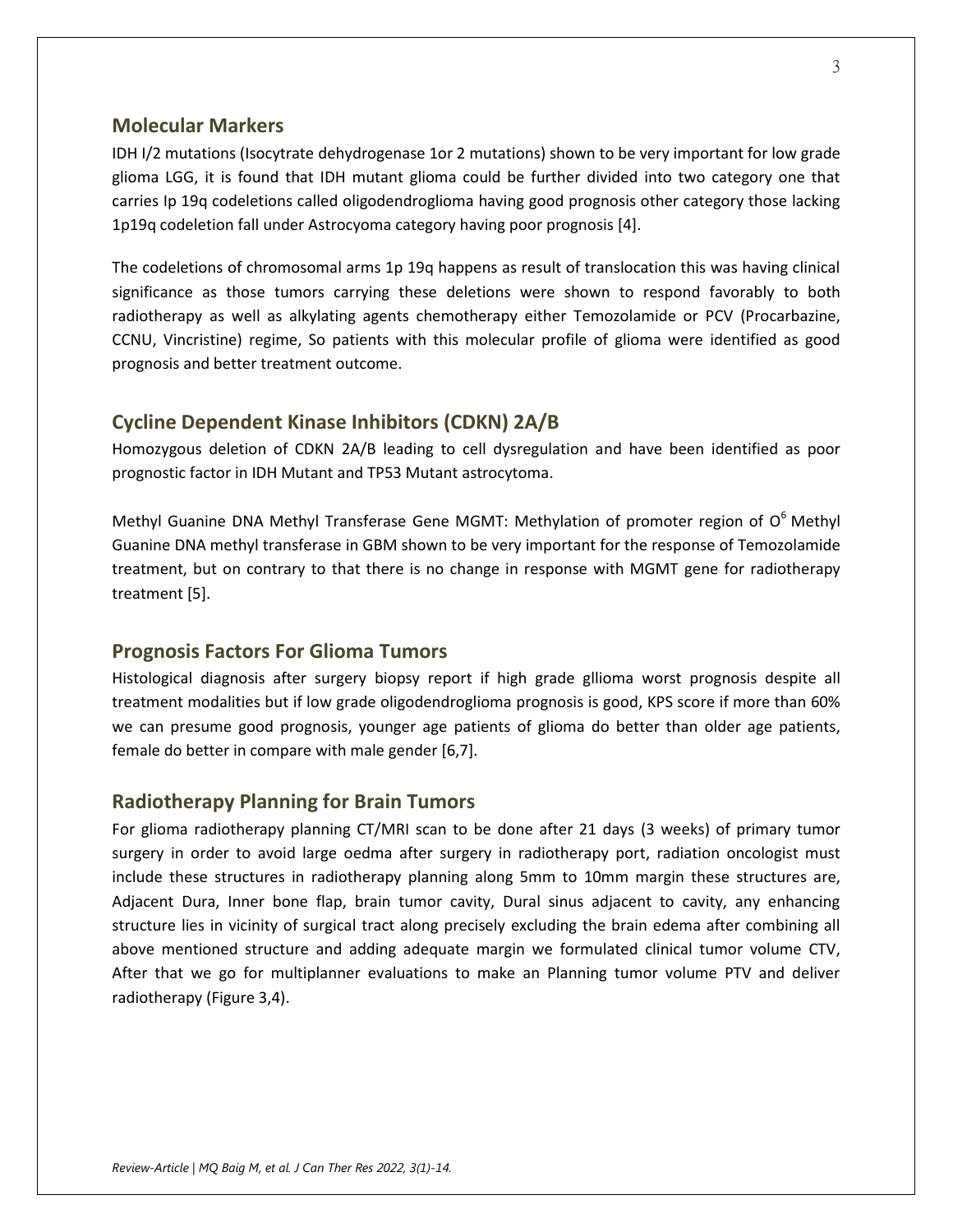

**Figure 3:** Radiation treatment of brain tumor/ brain mets with Cobalt based stereotactic radio surgery.



**Figure 4:** Post-operative radiotherapy to brain mets cavity.

## **Conclusion**

After surgical resection of brain tumor tissue required sending for immunohistochemistry in order to predict adjuvant treatment outcome of this deadly disease. Implementation of contouring guidelines for the unique infiltrative nature of malignant glioblastoma in the daily practice of radiation oncology is critical in the milieu of decreasing target volume expansions, smaller PTV due to daily image guidance carry adequate tightly target dosing, and providing equally effective local control, overall survival in compare to wider field coverage.

## **Conflict of Interest**

None.

## **References**

- 1. Aboussekhra A, Wood RD. (1995) Detection of nucleotide excision repair incisions in human fibroblasts by immunostaining for PCNA. Exp Cell Res. 221:326-32.
- 2. Ang LC, Plewes M, Tan L, Begley H, Agranovich A, Shul D. (1994) Proliferating cell nuclear antigen expression in the survival of astrocytoma patients. Can J Neurol Sci. 21(4):306-10.
- 3. Biggs PJ, Powers JM. (1984) Neuroblasticmedulloblastoma with abundant cytoplasmic actin filaments.- Arch Pathol Lab Med. 108(4):326–29.
- 4. Bjornsson J, Scheithauer BW, Okazaki H, Leech RW. (1985) Intracranial germ cell tumors: pathobiological and immunohistochemical aspects of 70 cases. J Neuropathol Exp Neurol. 44(1):32–46.
- 5. https://www.amazon.com/Pathology-Tumors-Central-Nervous-1994-07-01/dp/B01A68F1PY